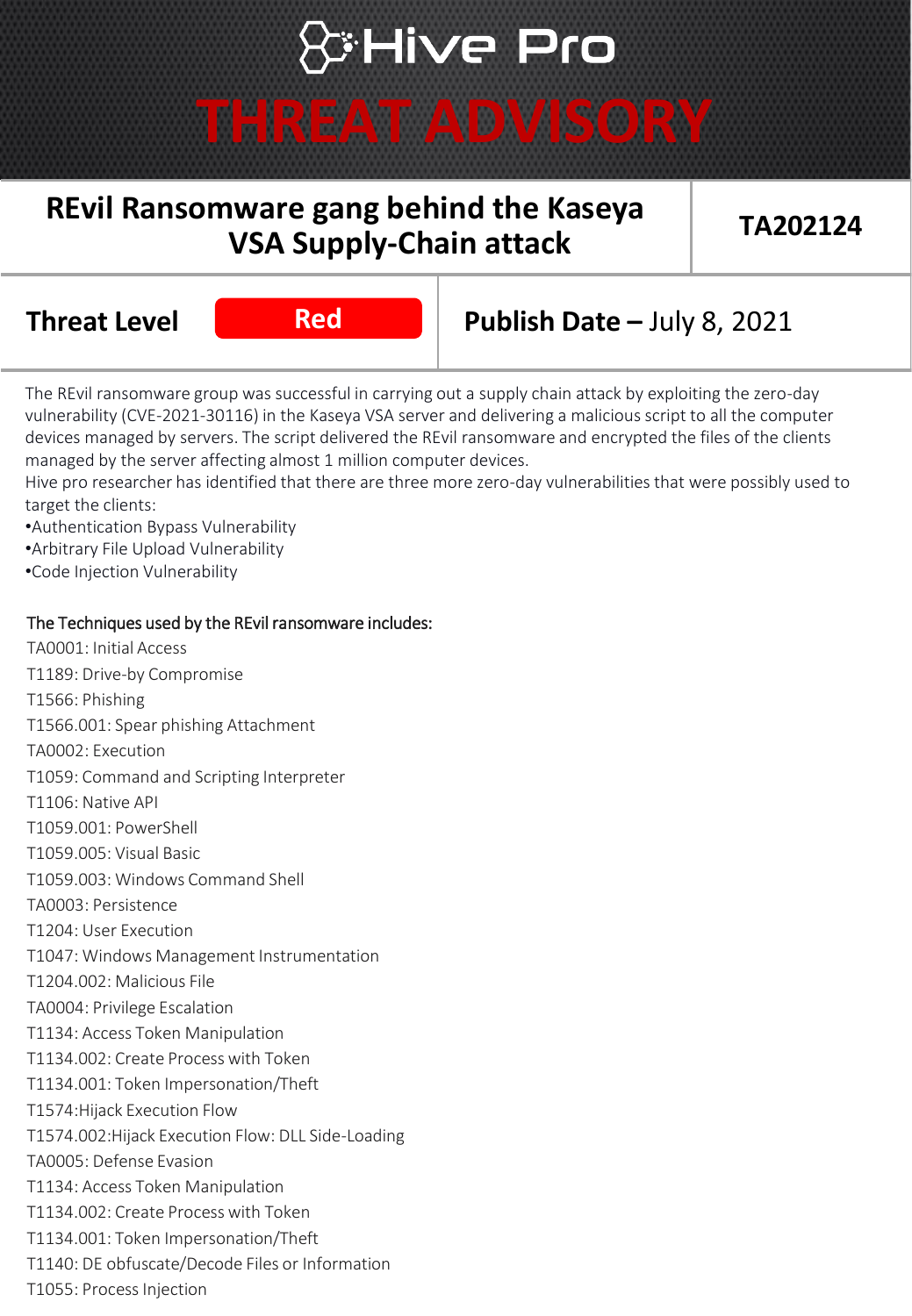## & Hive Pro

## **THREAT ADVISORY**

TA0006: Credential Access T1562: Impair Defenses T1562.001: Disable or Modify Tools T1070: Indicator Removal on Host T1070.004: File Deletion T1036: Masquerading T1036.005: Match Legitimate Name or Location T1112: Modify Registry T1027: Obfuscated Files or Information T1055: Process Injection TA0007: Discovery T1083: File and Directory Discovery TA0008: Lateral Movement T1069: Permission Groups Discovery T1069.002: Domain Groups T1012: Query Registry T1082: System Information Discovery TA0011: Command and Control T1071: Application Layer Protocol T1071.001: Web Protocols T1573: Encrypted Channel T1573.002: Asymmetric Cryptography T1105: Ingress Tool Transfer TA0010: Exfiltration T1041: Exfiltration Over C2 Channel TA0040: Impact T1485: Data Destruction T1486: Data Encrypted for Impact T1490: Inhibit System Recovery T1489: Service Stop

### **Threat Actor**

| <b>Name</b>   | Known as                        | Origin | <b>Target Locations</b> | <b>Target sectors</b> |
|---------------|---------------------------------|--------|-------------------------|-----------------------|
| Pinchy Spider | Gold Southfield,<br>Gold Garden | Russia | Worldwide               | Financial gain        |

### **Vulnerability Details**

| <b>CVE ID</b>  | <b>Affected Versions</b>               | <b>Affected CPEs</b>                                                             | <b>Vulnerability Name</b>                                       |
|----------------|----------------------------------------|----------------------------------------------------------------------------------|-----------------------------------------------------------------|
| CVE-2021-30116 | Kaseya Virtual System<br>Administrator | cpe:2.3:a:kaseya:virtual system administrator<br>$.*.*.*.*.*.*.*.*.*.*.*.*$<br>. | Kaseya Virtual System<br>Administrator unknown<br>vulnerability |